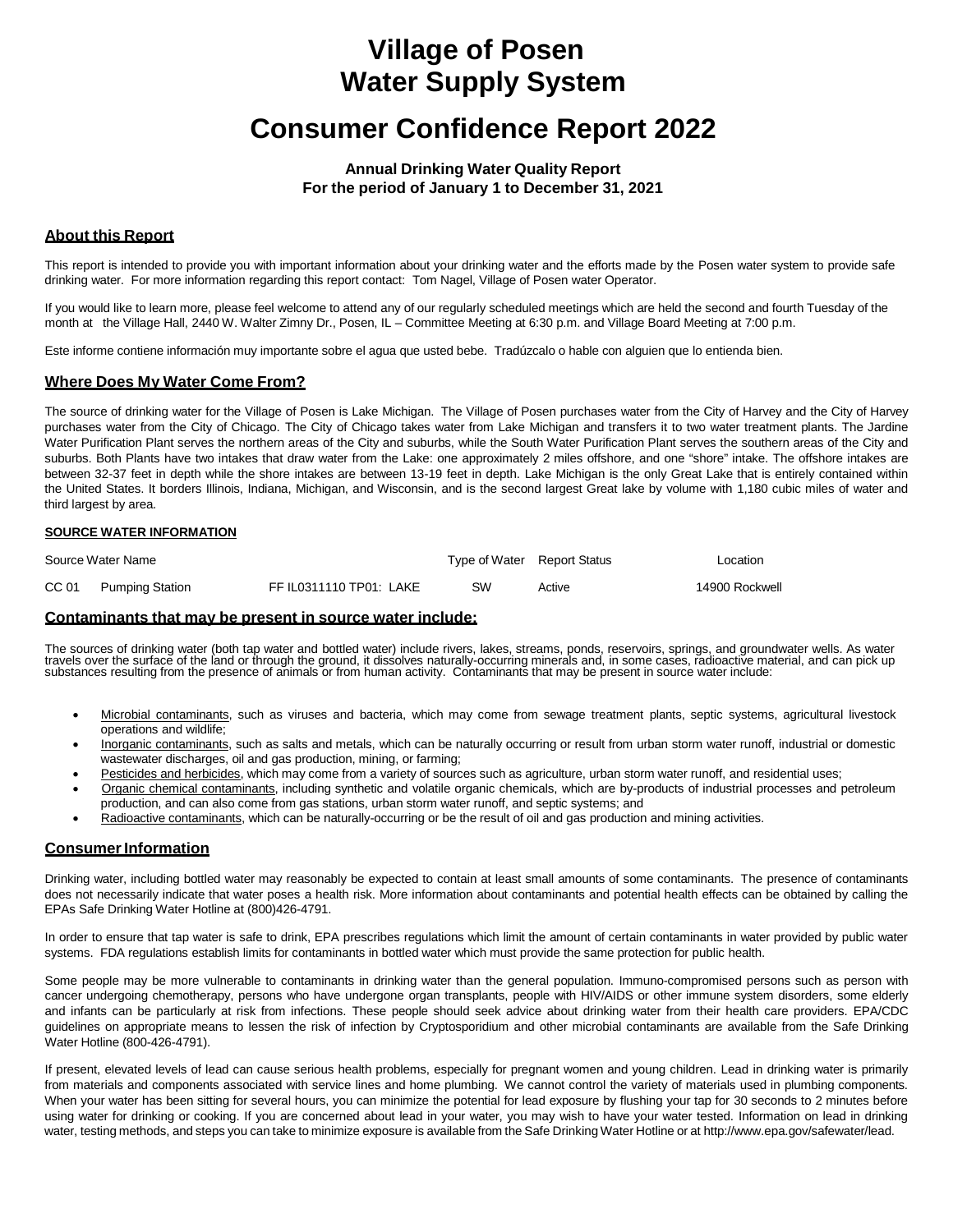# **Village of Posen 2021 Water Quality Data 2021 Regulated Contaminants Detected**

# **Water Quality Definitions for Test Results**

*Maximum Contaminant Level Goal (MCLG):* The level of a contaminant in drinking water below which there is no known or expected risk to health. MCLGs allow for a margin of safety.

*Maximum Contaminant Level or (MCL*): The highest level of a contaminant that is allowed in drinking water. MCLs are set as close to the MCLGs as feasible using the best available treatment technology.

*Maximum residual disinfectant level goal or MRDLG*: The level of a drinking water disinfectant below which there is no known or expected risk to health. MRDLGs do not reflect the benefits of the use of disinfectants to control microbial contaminants.

*Maximum residual disinfectant level or MRDL*: The highest level of a disinfectant allowed in drinking water. There is convincing evidence that addition of a disinfectant is necessary for control of microbial contaminants.

*Highest Level Detected:* This column represents the highest single sample reading of a contaminant of all the samples collected in 2016.

*Range of Detections:* This column represents a range of individual sample results, from lowest to highest that were collected during the CCR calendar year.

**Date of Sample**: If a date appears in this column, the Illinois EPA requires monitoring for this contaminant less than once per year because the concentrations do not frequently change. If no date appears in the column, monitoring for this contaminant was conducted during the Consumer Confidence Report calendar year.

*Treatment Technique (TT):* A required process intended to reduce the level of a contaminant in drinking water.

| ND. | Contaminant Not Detected at or above the reporting or testing limit. | <u>N/A:</u> | Not Applicable |
|-----|----------------------------------------------------------------------|-------------|----------------|
|-----|----------------------------------------------------------------------|-------------|----------------|

**Definitions:** The following tables contain scientific terms and measures, some of which may require explanation.

ppb: micrograms per liter or parts per billion – or one ounce in 7,350,000 gallons of water.

na: not applicable<br>avg: Regulatory cor

Regulatory compliance with some MCLs are based on running annual average of monthly samples.

ppm: milligrams per liter or parts per million – or one ounce in 7,350 gallons of water.

# **Village of Posen 2021 Water Quality Test Results**

# **Regulated Contaminants**

| <b>Disinfectants &amp;</b><br><b>Disinfection By-</b><br><b>Products</b> | <b>Collection</b><br>Date | <b>Highest</b><br>Level<br><b>Detected</b> | Range of<br><b>Levels</b><br><b>Detected</b> | <b>MCLG</b>              | <b>MCL</b>                 |     | <b>Units Violation</b> | <b>Likely Source Of</b><br>Contamination      |
|--------------------------------------------------------------------------|---------------------------|--------------------------------------------|----------------------------------------------|--------------------------|----------------------------|-----|------------------------|-----------------------------------------------|
| Chlorine                                                                 | 12/31/21                  | $\mathbf{1}$                               | $0.5 - 1.5$                                  | $MRDLG = 4$              | $MRDL =$<br>$\overline{4}$ | ppm | N                      | Water additive used to control<br>microbes.   |
|                                                                          |                           |                                            |                                              |                          |                            |     |                        |                                               |
| <b>Haloacetic Acids</b><br>(HAA5)                                        | 2021                      | 15                                         | $10 - 18.29$                                 | No goal for<br>the total | 60                         | ppb | N                      | By-product of drinking water<br>disinfection. |
|                                                                          |                           |                                            |                                              |                          |                            |     |                        |                                               |
| Total<br><b>Trihalomethanes</b><br>(TTHM)                                | 2021                      | 35                                         | $18.11 - 54.2$                               | No goal for<br>the total | 80                         | ppb | N                      | By-product of drinking water<br>disinfection. |

| Lead and<br>Copper | Date<br><b>Sampled</b> | <b>MCLG</b> | <b>Action Level</b><br>(AL) | 90 <sup>th</sup><br>Percentile | # Sites<br>Over AL | <b>Units</b> | <b>Violation</b> | <b>Likely Source Of</b><br>Contamination                                    |
|--------------------|------------------------|-------------|-----------------------------|--------------------------------|--------------------|--------------|------------------|-----------------------------------------------------------------------------|
| Lead               | 09/22/20               | Ω           | 15                          | 11.6                           |                    | ppb          | Ν                | Corrosion of household plumbing<br>systems; Erosion of natural<br>deposits. |

# **Coliform Bacteria**

| <b>Maximum</b><br>Contaminant<br><b>Level Goal</b> | <b>Total Coliform</b><br><b>Maximum</b><br><b>Contaminant Level</b> | Highest No.<br>of Positive | <b>Fecal Coliform</b><br>or E. Coli<br><b>Maximum Level</b> | Total No. of<br>Positive E. Coli or Violation<br><b>Fecal Coliform</b><br><b>Samples</b> |   | <b>Likely Source of</b><br>Contamination |
|----------------------------------------------------|---------------------------------------------------------------------|----------------------------|-------------------------------------------------------------|------------------------------------------------------------------------------------------|---|------------------------------------------|
|                                                    | 1 positive monthly<br>sample                                        |                            |                                                             |                                                                                          | N | Naturally present in the<br>environment  |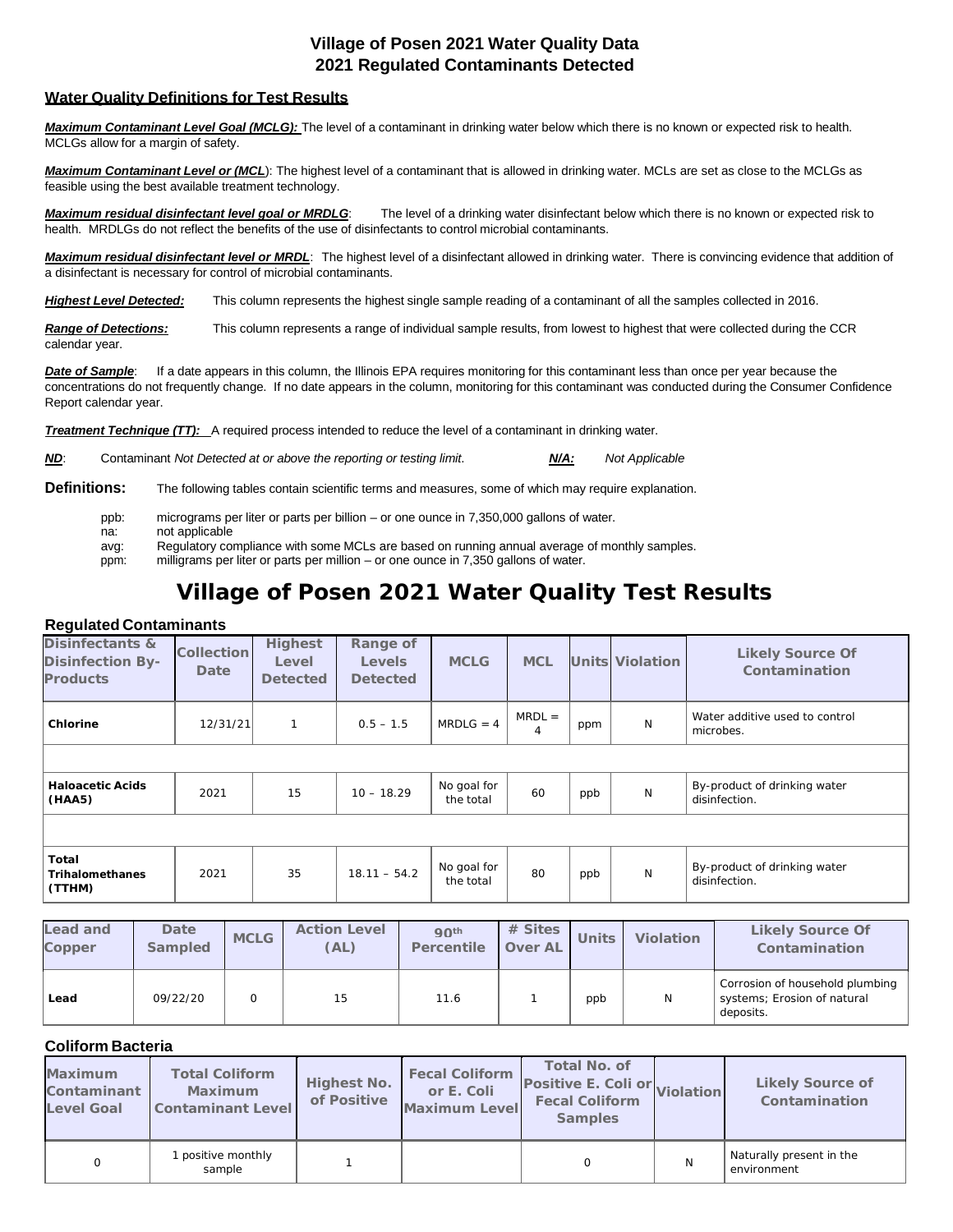Coliforms are bacteria that are naturally present in the environment and are used as an indicator that other, potentially harmful, waterborne pathogens may be present or that a potential pathway exists through which contamination may enter the drinking water distribution system. We found coliforms indicating the need to look for potential problems in water treatment or distribution. When this occurs, we are required to conduct assessment(s) to identify problems *and to correct any problems that were found during these assessments.*

During the past year we were required to conduct one Level 1 assessment. One Level 1 assessment was completed. In addition, we were required to take zero corrective actions and we completed zero of these actions due to the fact that both the upstream and downstream resampling results were negative.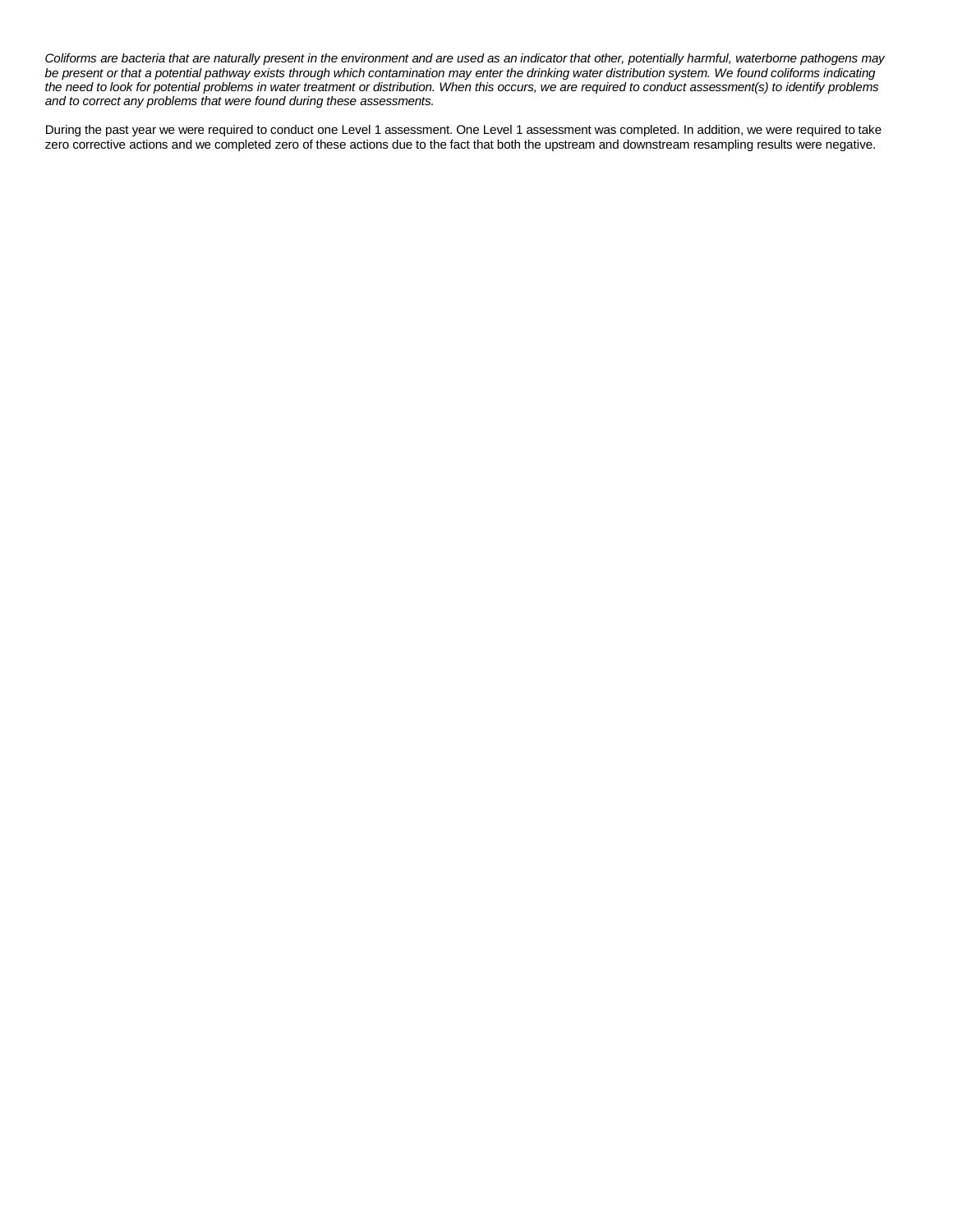# **2021 Violation Summary Table**

| <b>Lead and Copper Rule</b>                                                                                                   |                                                                                                                           |          |                                                     |                                         |  |  |  |  |  |
|-------------------------------------------------------------------------------------------------------------------------------|---------------------------------------------------------------------------------------------------------------------------|----------|-----------------------------------------------------|-----------------------------------------|--|--|--|--|--|
| The Lead and Copper Rule protects public health by minimizing lead and copper levels in drinking water, primarily by reducing |                                                                                                                           |          |                                                     |                                         |  |  |  |  |  |
| water                                                                                                                         | corrosivity. Lead and copper enter drinking water mainly from corrosion of lead and copper containing plumbing materials. |          |                                                     |                                         |  |  |  |  |  |
| <b>Violation</b>                                                                                                              |                                                                                                                           |          | Violation Begin Violation End Violation Explanation | <b>Violation Correction</b>             |  |  |  |  |  |
| Lead                                                                                                                          |                                                                                                                           |          | We failed to provide the results of lead tap water  | On $02/02/21$ , we mailed in the        |  |  |  |  |  |
| Consumer                                                                                                                      | 12/30/20                                                                                                                  | 02/02/21 | monitoring to the consumers at the location water   | results to sample collection sites.     |  |  |  |  |  |
| Notice                                                                                                                        |                                                                                                                           |          | was tested. These were supposed to be provided      |                                         |  |  |  |  |  |
| (LCR)                                                                                                                         |                                                                                                                           |          | no later than 30 days after learning the results.   |                                         |  |  |  |  |  |
|                                                                                                                               | 09/01/21                                                                                                                  | 09/31/21 | We failed to properly pass our coliform results at  | On $09/16/21$ , we reopened our water   |  |  |  |  |  |
| Coliform                                                                                                                      |                                                                                                                           |          | Walgreen's on 09/14/21 due to a closed valve        | main valves and flushed hydrants        |  |  |  |  |  |
| Bacteria                                                                                                                      |                                                                                                                           |          | near the test site, not allowing a full flow to the | nearby to retest. This resulted in a    |  |  |  |  |  |
|                                                                                                                               |                                                                                                                           |          | location.                                           | satisfactory test result.               |  |  |  |  |  |
|                                                                                                                               |                                                                                                                           |          | We failed to properly pass our coliform results at  | On $10/14/21$ , we properly cleaned     |  |  |  |  |  |
| Coliform                                                                                                                      | 10/01/21                                                                                                                  | 10/31/21 | EHC on $10/12/21$ due to improper cleaning of the   | the outdoor spigot at the test site for |  |  |  |  |  |
| <b>Bacteria</b>                                                                                                               |                                                                                                                           |          | outside spigot at the test site, resulting in a     | a retest, which satisfied the test      |  |  |  |  |  |
|                                                                                                                               |                                                                                                                           |          | contaminated sample.                                | result.                                 |  |  |  |  |  |

# **2021 Water Quality Data** DATA TABULATED BY CHICAGO DEPARTMENT OF WATER MANAGEMENT 0316000 Chicago

# **Detected Contaminants**

| Contaminant (unit of<br>measurement) Typical<br>Source of Contaminant                                     | <b>MCLG</b>    | <b>MCL</b>                        | Highest<br>Level<br>Detected | Range of<br><b>Detections</b> | <b>Violation</b> | Date of<br>Sample |
|-----------------------------------------------------------------------------------------------------------|----------------|-----------------------------------|------------------------------|-------------------------------|------------------|-------------------|
| Turbidity Data<br>TURBIDITY (NTU/Lowest Monthly % ≤0.3 NTU)<br>Soil runoff.                               |                | <b>TT</b>                         | (Lowest Monthly %)           |                               |                  |                   |
|                                                                                                           | N/A            |                                   | 100%                         | 100% - 100%                   |                  |                   |
|                                                                                                           |                | $(Limit: 95\% <$<br>$0.3$ NTU $)$ |                              |                               |                  |                   |
| <b>TURBIDITY (NTU/Highest Single Measurement)</b>                                                         | N/A            | <b>TT</b>                         | 0.20                         | N/A                           |                  |                   |
| Soil runoff.                                                                                              |                | (Limit 1 NTU))                    |                              |                               |                  |                   |
| <b>Inorganic Contaminants</b>                                                                             |                |                                   |                              |                               |                  |                   |
| BARIUM (ppm)                                                                                              | $\overline{2}$ | $\overline{2}$                    | 0.0203                       | 0.0200-0.0203                 |                  |                   |
| Discharge of drilling wastes; Discharge from metal                                                        |                |                                   |                              |                               |                  |                   |
| refineries. Erosion of natural deposits.                                                                  |                |                                   |                              |                               |                  |                   |
| NITRATE (AS NITROGEN) (ppm)                                                                               | 10             | 10                                | 0.28                         | $0.28 - 0.28$                 |                  |                   |
| Runoff from fertilizer use; Leaching from septic tanks, sewage:                                           |                |                                   |                              |                               |                  |                   |
| Erosion of natural deposits.                                                                              |                |                                   |                              |                               |                  |                   |
| TOTAL NITRATE & NITRITE (AS NITROGEN) (ppm)                                                               | 10             | 10                                | 0.28                         | $0.28 - 0.28$                 |                  |                   |
| Runoff from fertilizer use; Leaching from septic tanks, sewage:                                           |                |                                   |                              |                               |                  |                   |
| Erosion of natural deposits.                                                                              |                |                                   |                              |                               |                  |                   |
| <b>Total Organic Carbon</b><br>TOC (total organic carbon) The percentage of TOC removal was measured each |                |                                   |                              |                               |                  |                   |
| month and the system met all TOC removal requirements set by IEPA.                                        | N/A            | N/A                               | N/A                          | N/A                           |                  |                   |
| <b>Unregulated Contaminants</b>                                                                           |                |                                   |                              |                               |                  |                   |
| SULFATE (ppm)                                                                                             | N/A            | N/A                               | 27.4                         | $26.9 - 27.4$                 |                  |                   |
| Erosion of naturally occurring deposits.                                                                  |                |                                   |                              |                               |                  |                   |
| SODIUM (ppm)                                                                                              |                |                                   |                              |                               |                  |                   |
| Erosion of naturally occurring deposits; Used as water softener.                                          | N/A            | N/A                               | 9.99                         | $9.79 - 9.99$                 |                  |                   |
| <b>State Regulated Contaminants</b>                                                                       |                |                                   |                              |                               |                  |                   |
| FLUORIDE (ppm)                                                                                            | 4              | 4                                 | 0.75                         | $0.65 - 0.75$                 |                  |                   |
| Water additive which promotes strong teeth.                                                               |                |                                   |                              |                               |                  |                   |
| <b>Radioactive Contaminants</b>                                                                           |                |                                   |                              |                               |                  |                   |
| COMBINED RADIUM 226/228 (pCi/L)                                                                           | $\overline{0}$ | 5                                 | 0.95                         | $0.83 - 0.95$                 |                  | 2/4/2020          |
| Decay of natural and man-made deposits.                                                                   |                |                                   |                              |                               |                  |                   |
| GROSSALPHAexcluding radon and uranium (pCi/L)                                                             |                |                                   |                              |                               |                  |                   |
| Decay of natural and man-made deposits.                                                                   | $\mathbf{0}$   | 15                                | 3.1                          | $2.8 - 3.1$                   |                  | 2/4/2020          |

## *Units of Measurement*

ppm: Parts per million, or milligrams per liter ppb: Parts per billion, or micrograms per liter NTU: Nephelometric Turbidity Unit, used to measure cloudiness in drinking water %<0.3 NTU: Percent of samples less than or equal to 0.3 NTU

pCi/L: Picocuries per liter, used to measure radioactivity

# *Water Quality Data Table Footnotes*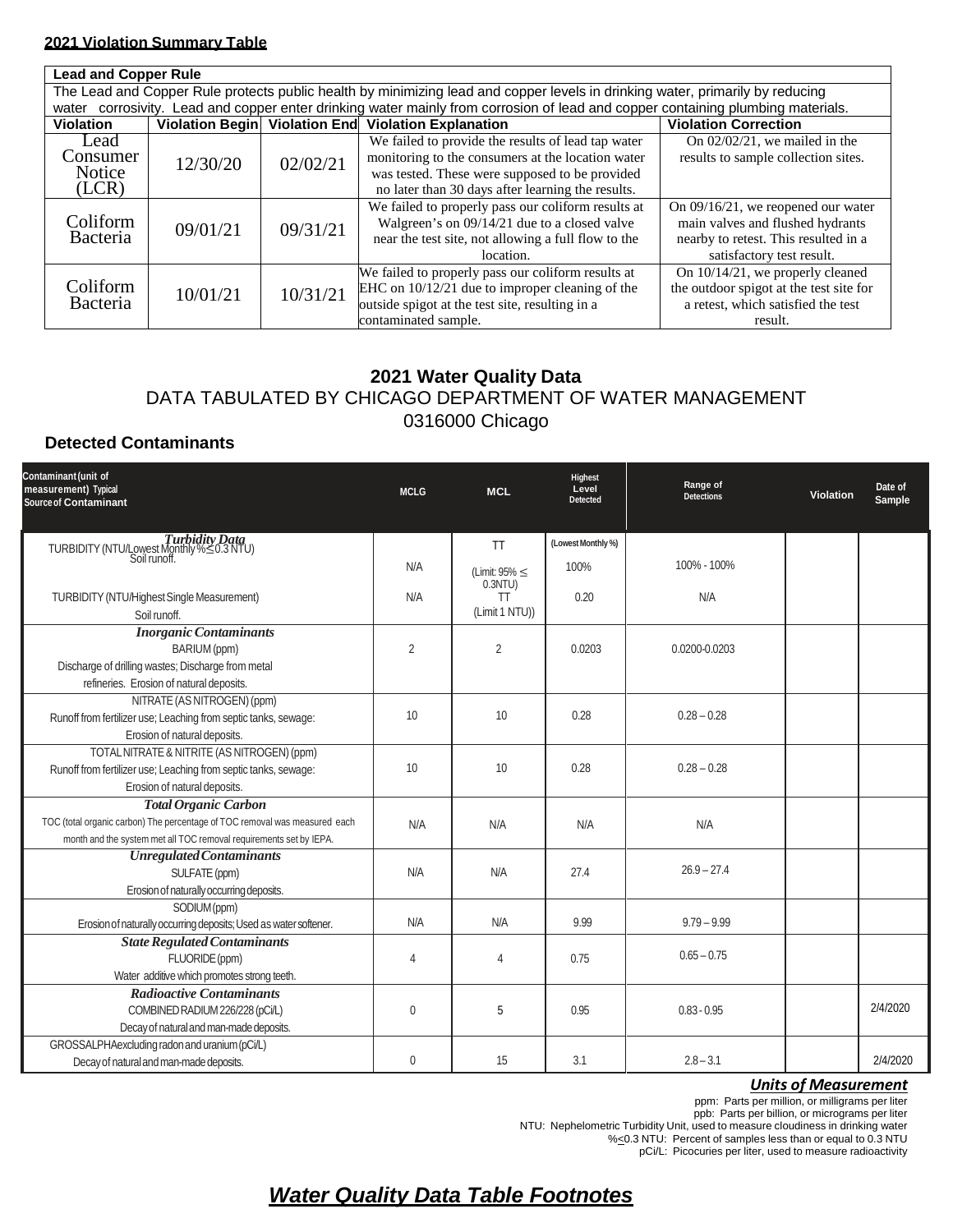**Turbidity:** Turbidity is a measure of the cloudiness of the water. We monitor it because it is a good indicator of water quality and the effectiveness of our filtration system and disinfectants.